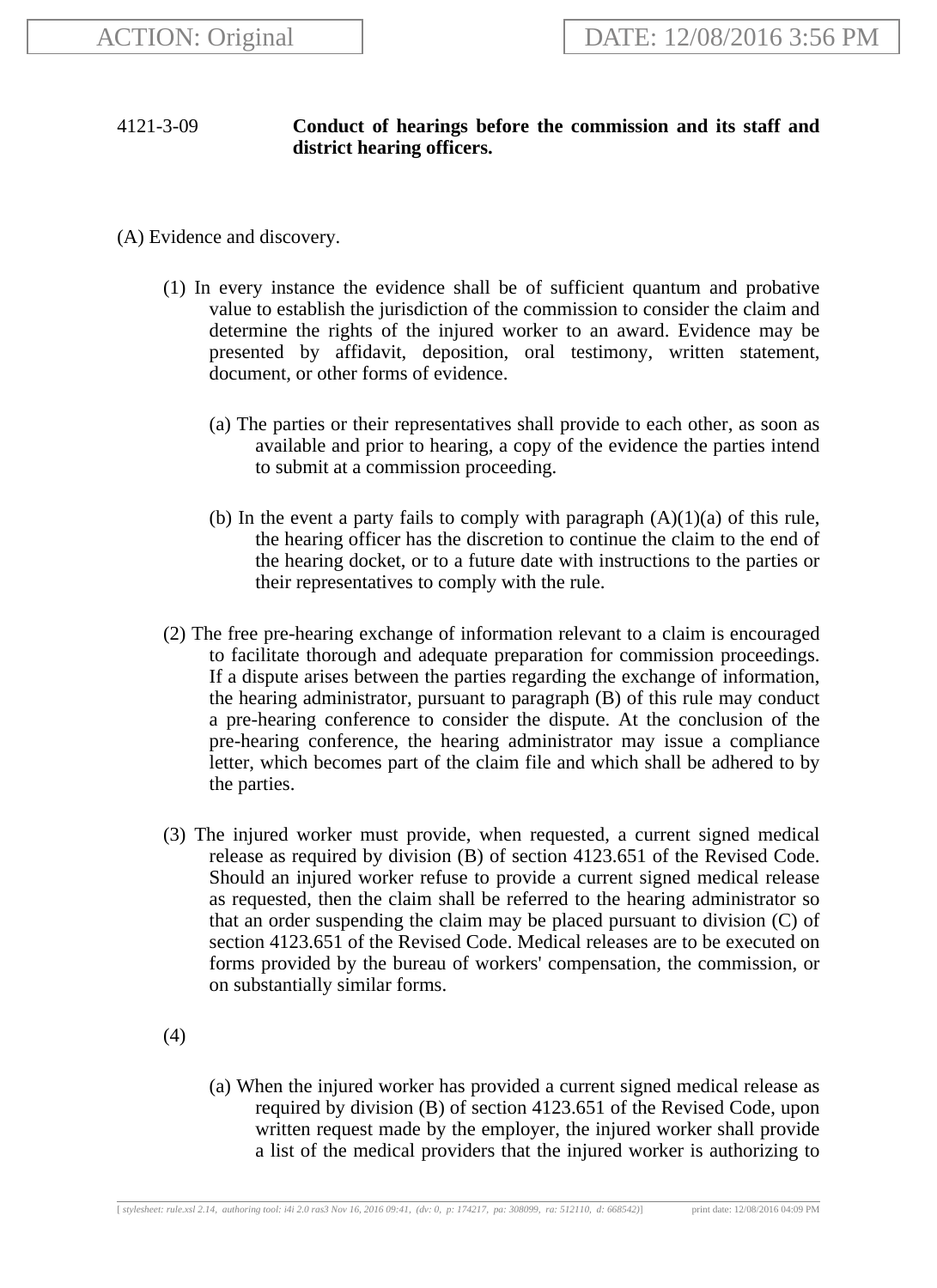release medical records that have examined or treated the injured worker for any medical, psychological and/or psychiatric conditions that are related causally or historically to the physical or psychological and/or psychiatric injuries relevant to the injured worker's claim. The medical records released to the employer pursuant to a signed medical release shall be treated as confidential medical records by the employer and the employer's authorized representatives.

- (b) Should the injured worker make the assertion that the employer's request to provide a list of medical providers pursuant to paragraph  $(A)(4)(a)$  of this rule is unreasonable or not in compliance with paragraph  $(A)(4)(a)$ of this rule, the injured worker shall within three days of making the assertion provide the hearing administrator and the employer, or in claims where the employer is represented, the employer's representative, notice of the assertion. The notice of assertion shall set forth the reasons for the assertion that the request to provide a list of medical providers is unreasonable or not in compliance with paragraph  $(A)(4)(a)$  of this rule. Upon receipt of such notification, the hearing administrator shall determine whether there is good cause for the injured worker's refusal to provide a list of medical providers to the employer who have examined or treated the injured worker for any medical, psychological and/or psychiatric conditions that are related causally or historically to the physical and/or psychiatric conditions relevant to the injured worker's claim and the hearing administrator shall issue a compliance letter on whether there was good cause for the refusal to provide a list of medical providers to the employer. A party dissatisfied with the compliance letter issued under paragraph  $(A)(4)(a)$ of this rule may file an objection within fourteen days of receipt of the compliance letter. If a party files a timely objection to a compliance letter issued under paragraph (A)(4)(a) of this rule, an expedited hearing will be held by a staff hearing officer in five business days of the commission's receipt of the objection.
- (5) The commission may, at any point in the processing of an application for benefits, require the injured worker to submit to a physical examination or may refer a claim for investigation.
- (6) The employer may require a medical examination of the injured worker as provided in section 4123.651 of the Revised Code under the following circumstances:
	- (a) In no event will the injured worker be examined more than one time at the request of the employer on any issue that is asserted by the injured worker or which is to be considered by the commission, during the time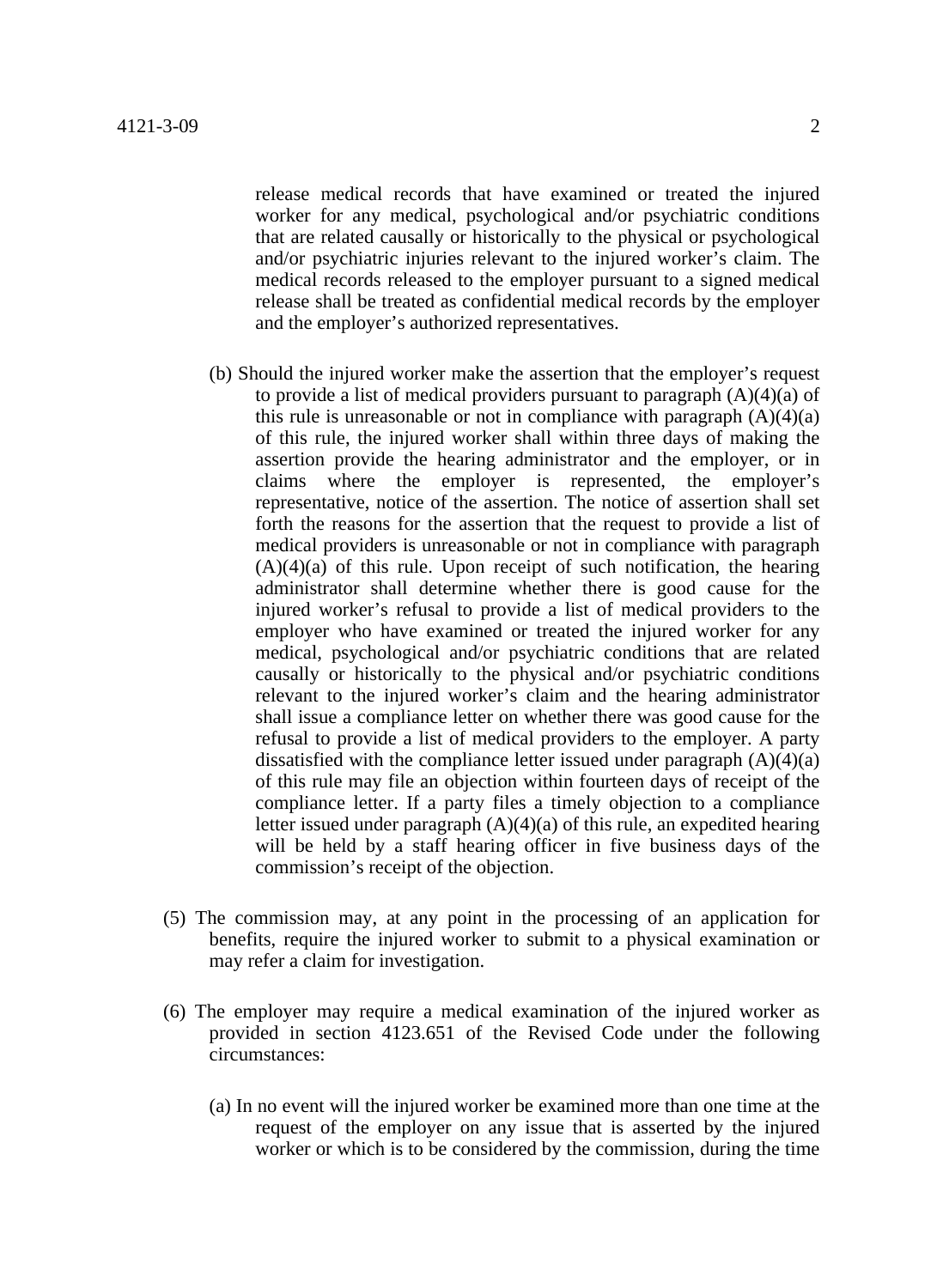that the specific matter asserted or that is in controversy remains pending final adjudication before the bureau or commission.

The exercise of this right of an examination shall not be allowed to delay the timely payment of benefits or scheduled hearings nor be used to cause undue hardship on the injured worker. The cost of any examination initiated by employer shall be paid by the employer including any fee required by the physician, and the payment of all of the injured worker's traveling and meal expenses, in a manner and at the rates as established by the administrator from time to time. If employed, the injured worker will also be compensated for any loss of wages arising from the scheduling of an examination. All reasonable expenses shall be paid by the employer immediately upon receipt of the billing, and the employer shall provide the injured worker at the time that the employer notifies the injured worker of the time and place of the examination with a proper form to be completed by the injured worker for reimbursement of such expenses. The employer shall reimburse the injured worker for lost wages within thirty days of the submission of proof of lost wages.

The employer shall promptly inform the commission, as well as the injured worker's representative, as to the time and place of the examination, and the questions and information provided to the doctor. A copy of the examination report shall be submitted to the commission and to the injured worker's representative upon the employer's receipt of the report from the doctor.

The procedure set forth in paragraph  $(A)(6)(a)$  of this rule shall be applicable to claims where the date of injury or the date of disability in occupational disease claims occur on or after August 22, 1986.

Emergency treatment does not constitute an employer's examination for the purpose of this rule. Treatment by a physician whom the employer has selected does not constitute an employer's examination for this rule. However, if following an examination the physician whom the employer has selected renders, at the request of the employer, an opinion as to causation, extent of disability, or other medical opinion on a workers' compensation matter that is asserted by the injured worker, or which is to be considered by the commission, then that examination does constitute an examination for purposes of this rule, and the employer would not be entitled to a second examination on the same issue excepted as provided by this rule.

(b) If after a medical examination of the injured worker under paragraph  $(A)(6)(a)$  of this rule on an issue that remains in controversy and has not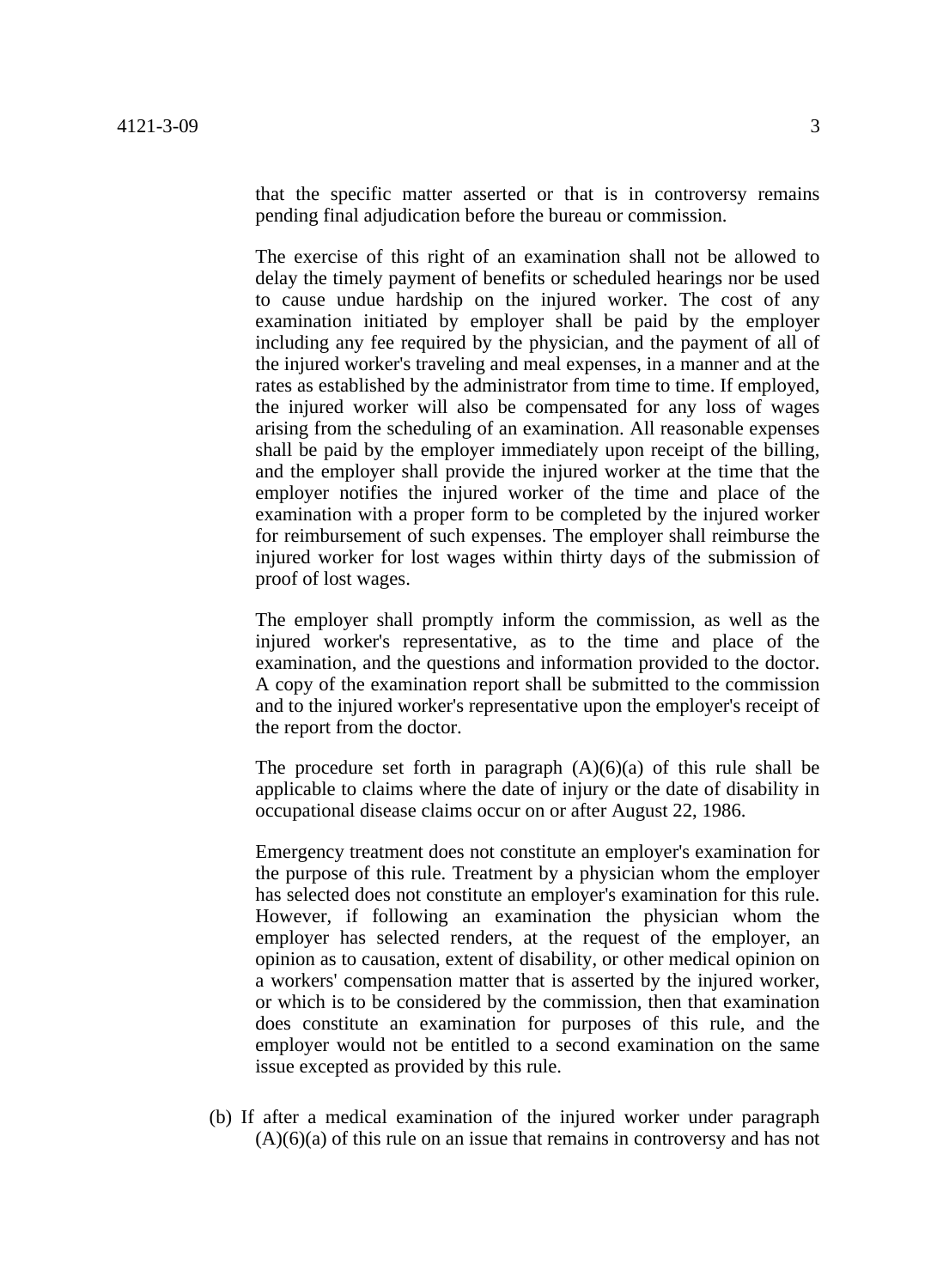been finally adjudicated, an employer asserts that an additional medical examination by a doctor of the employer's choice is essential in the defense of the claim by the employer, the employer shall promptly inform the injured worker, and in claims where the injured worker is represented, the injured worker's representative as to the time and place of the examination. Upon request by the injured worker, or the injured worker's authorized representative in claims where the injured worker is represented, the questions and information provided to the physician and the reasoning for such additional examination shall be provided to the injured worker or the injured worker's authorized representative in claims where the injured worker is represented. A written request for such an examination shall be submitted to the hearing administrator only in cases where there is a dispute as to the request for additional examination. Written request for such an examination in a claim which has been set for a hearing with notice must be filed immediately upon the receipt of the notice or within such time as will be adequate for notification of the parties of the continuance of the hearing. The request shall state the date of the last examination of the injured worker by a doctor of employer's choice on the question pending and the reasoning for such additional examination.

Upon receipt of such written request of the employer, the hearing administrator shall contact the parties to the claim and determine whether the second medical examination is essential to the defense of the claim by the employer. The hearing administrator will thereafter issue a compliance letter advising the parties of whether the medical examination scheduled pursuant to this section is permitted. A party dissatisfied with the compliance letter issued under paragraph (A)(6) of this rule may file an objection within fourteen days of receipt of the compliance letter. If a party files a timely objection to a compliance letter issued under paragraph (A)(6) of this rule, an expedited hearing will be held by a staff hearing officer in five business days of the commission's receipt of the objection.

All reasonable expenses of such examination, including any travel expense shall be paid by the employer within thirty days of the receipt of the billing. Payment for traveling expenses shall not require an order of the bureau or commission, unless there is a dispute. The employer shall provide the injured worker with a proper form to be completed by the claimant for reimbursement for traveling expenses. The employer shall reimburse the injured worker for lost wages within thirty days of the submission of proof of lost wages.

(7) Representatives of the parties may not be present at the medical examination conducted at the request of the commission under the provisions of Chapter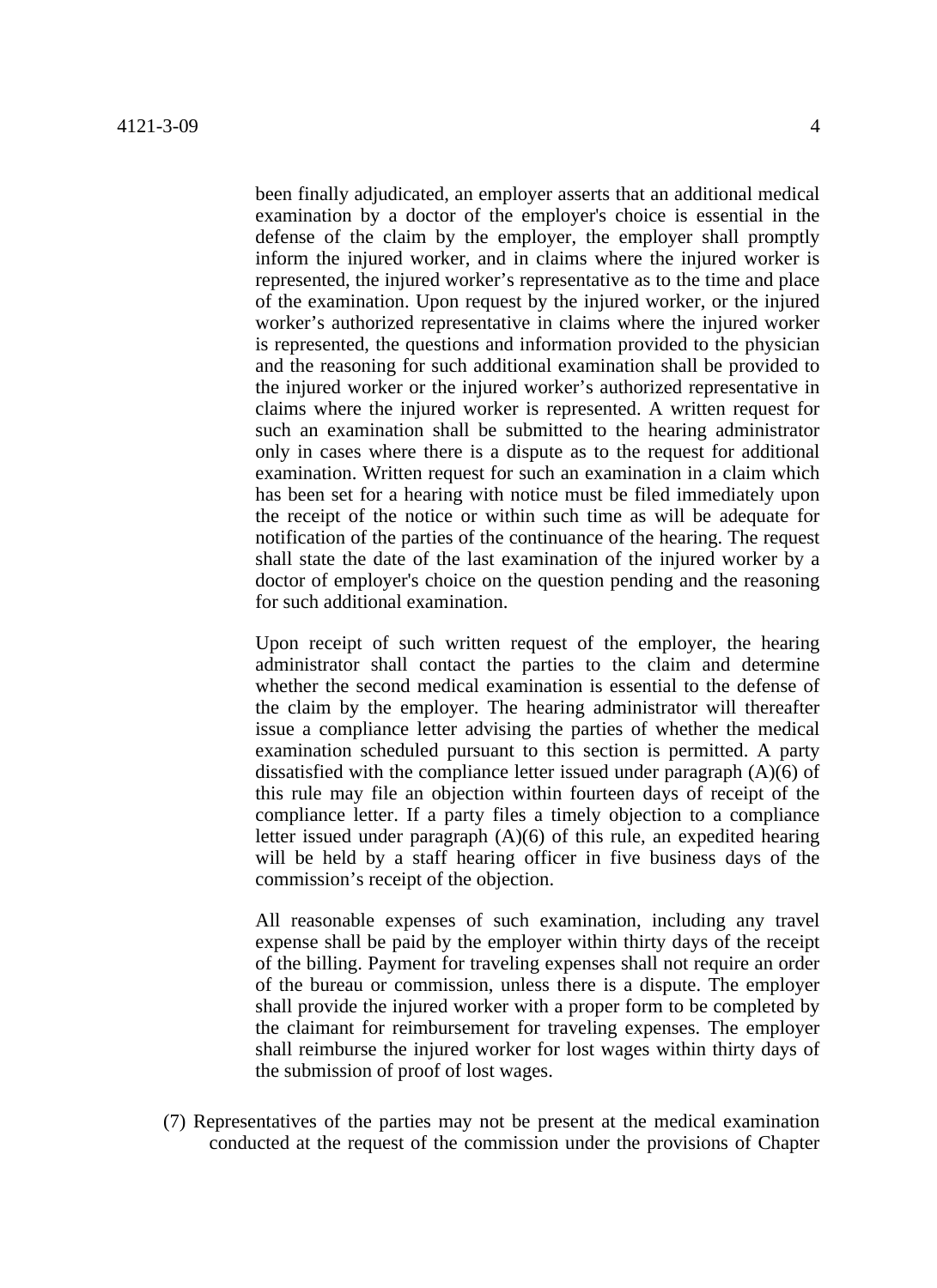4121. or 4123. of the Revised Code, or at a medical examination conducted pursuant to division (A) of section 4123.651 of the Revised Code. Injured workers may have a relative present at such medical examinations if the injured worker desires to have a relative present. Examinations should be conducted with a chaperone present where appropriate. No person or party other than a commission employee shall communicate with the physician examining or reviewing on behalf of the commission. The preceding prohibition applies both prior to and subsequent to the medical examination, other than to the injured worker during the medical examination itself. Representatives of the parties may not be present at the medical examination conducted by the treating or consulting physician of the injured worker without the approval of the injured worker or, in claims where the injured worker is represented, the injured worker's authorized representative.

- (a) If an injured worker without good cause refuses to attend a medical examination scheduled under paragraph (A)(6) of this rule, or refuses to provide or execute a current signed medical release as required by section 4123.651 of the Revised Code, the right to have the injured worker's claim for compensation or benefits considered, if the claim is pending before the commission, the administrator or district or staff hearing officer or to receive any payment of compensation or benefits previously granted is suspended during the period of refusal.
- (b)
- (i) The employer or the administrator asserting the suspension in paragraph  $(A)(7)(a)$  of this rule shall, within three business days of the assertion, provide the hearing administrator and the injured worker or in claims where the injured worker is represented the injured worker's representative notice of the assertion. The notice shall include the reason for the assertion that there was not good cause shown for the refusal to attend a medical examination scheduled under paragraph  $(A)(6)$  of this rule or the refusal to provide or execute a current signed medical release as required by section 4123.651 of the Revised Code. Upon receipt of such notification, the hearing administrator shall contact the parties to the claim and determine whether there is a dispute concerning the asserted suspension. Promptly thereafter, a compliance letter shall be issued as set forth in paragraphs  $(A)(7)(c)$  and  $(A)(7)(d)$  of this rule.
- (ii) Should the injured worker make the assertion that the medical examination scheduled pursuant to paragraph (A)(6) of this rule is being used to cause undue hardship, the injured worker will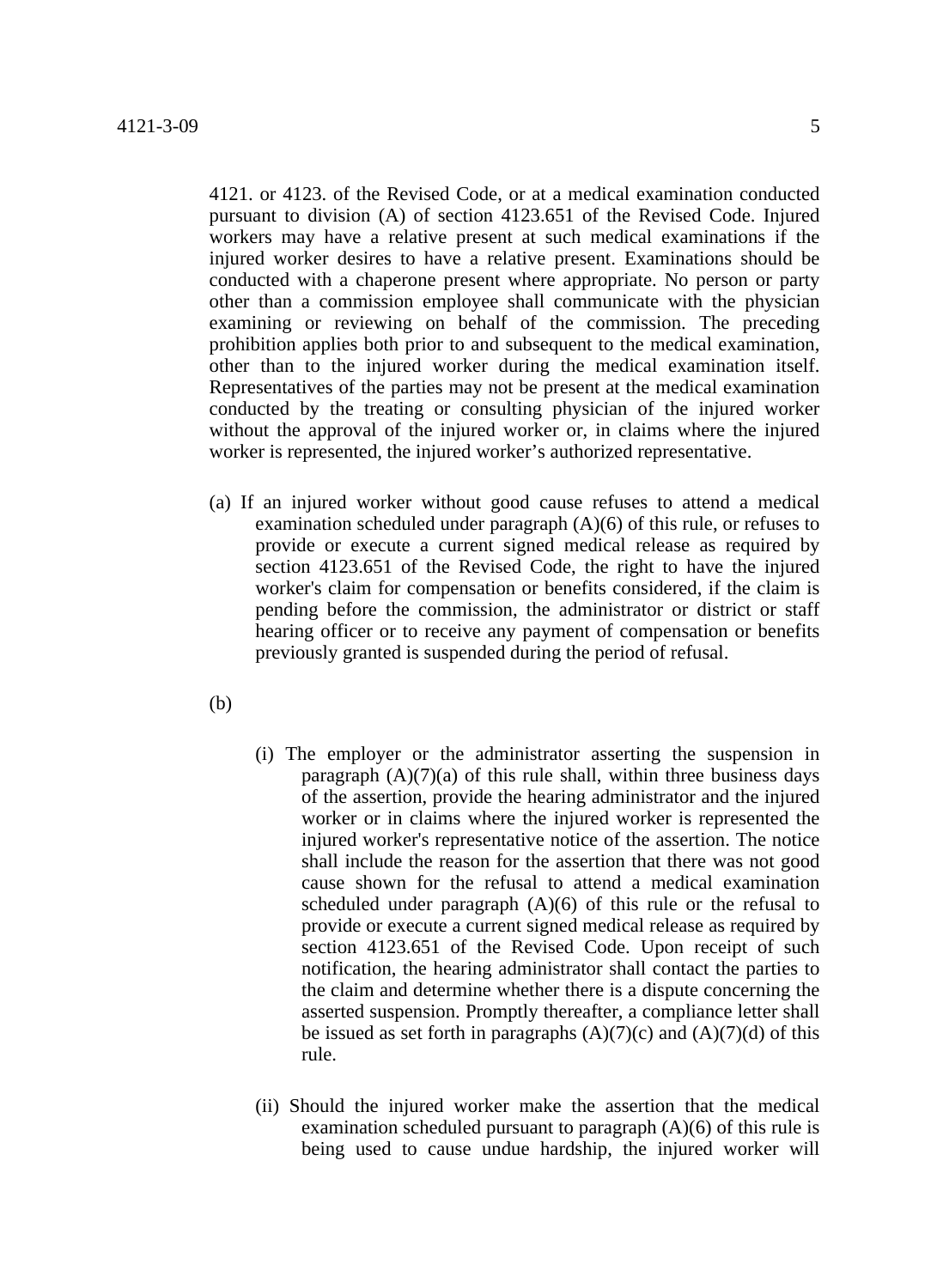within three business days of making the assertion, provide the hearing administrator and the employer, or in cases where the employer is represented, the employer's representative, notice of the assertion. The notice shall set forth the reason for the assertion.

- (c) If it is found that there was good cause for the refusal to attend a medical examination scheduled under paragraph (A)(6) of this rule and/or for the refusal to provide or execute a current signed medical release as requested under section 4123.651 of the Revised Code, a compliance letter shall issue finding that the claim is not suspended. If the compliance letter finds that payment of compensation or benefits was terminated by the administrator or by self-insuring employer without having good cause for the suspension, payments of compensation and/or benefits shall be made within fourteen days of the compliance letter.
- (d) If it is found that there was not good cause for the refusal to attend a medical examination scheduled under paragraph (A)(6) of this rule, and/or for the refusal to provide or execute a current signed medical release as required by section 4123.651 of the Revised Code, a compliance letter shall issue finding that the injured worker's right to have the claim for compensation or benefits considered if the claim is pending before the administrator, commission, or district or staff hearing officer, or to receive any payment of compensation or benefits previously granted is suspended during the period of refusal.
- (e) A party that is dissatisfied with a compliance letter issued under paragraph  $(A)(7)(c)$  or  $(A)(7)(d)$  of this rule may file an objection within fourteen days of the receipt of the compliance letter issued under paragraph  $(A)(6)(7)(c)$  or  $(A)(6)(7)(d)$  of this rule. If a party files a timely written objection to the compliance letter that is issued under paragraph  $(A)(7)(c)$  or  $(A)(7)(d)$  of this rule an expedited hearing will be held by a staff hearing officer within three business days of the commission's receipt of the objection.
- (8) Procedure for obtaining the oral deposition of, or submitting interrogatories to, an industrial commission or bureau physician.
	- (a) A request to take the oral deposition of or submit interrogatories to an industrial commission or bureau physician who has examined an injured or disabled worker or reviewed the claim file and issued an opinion shall be submitted in writing to the hearing administrator within ten days from the receipt of the examining or reviewing physician's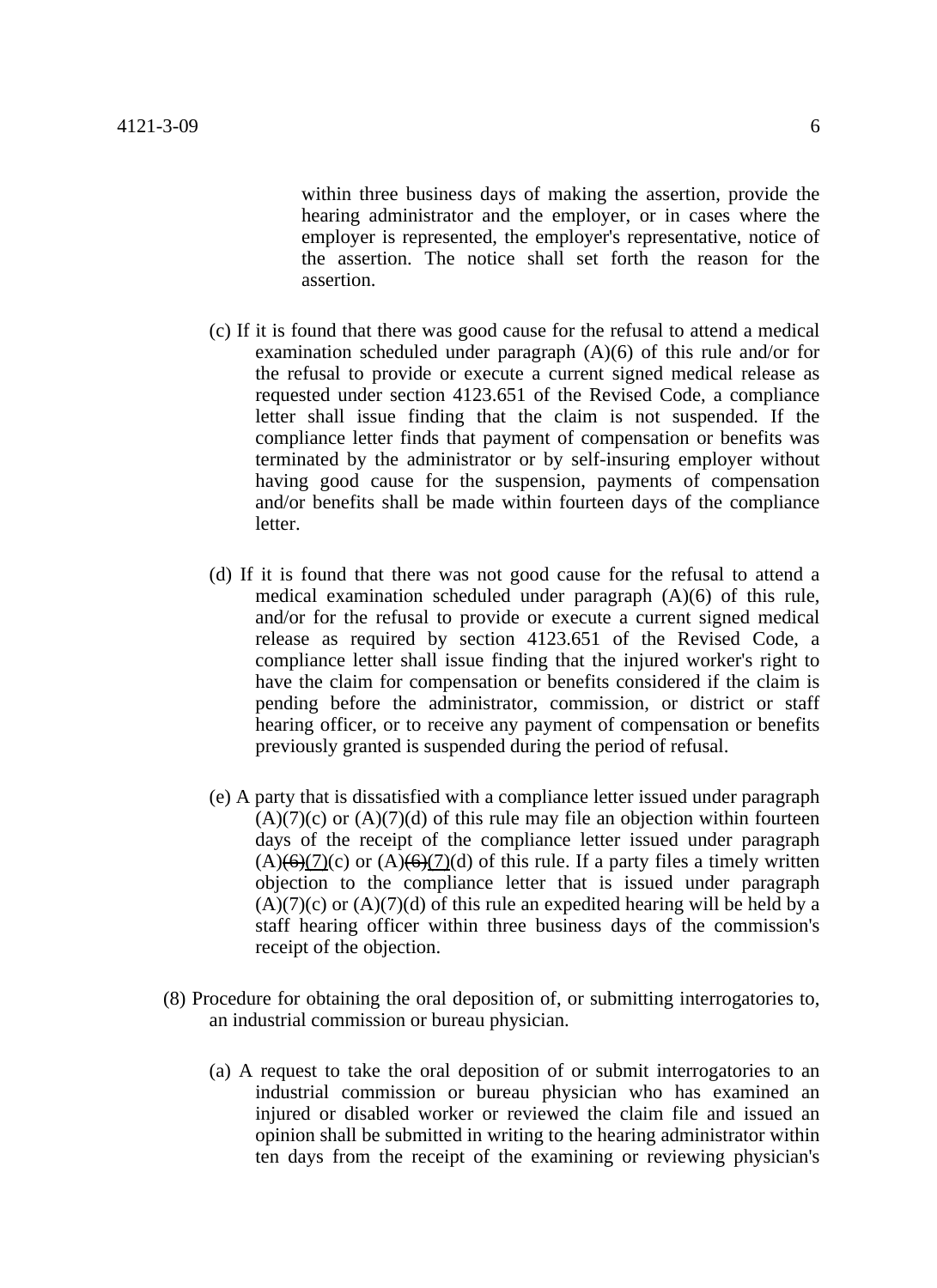report and the applicant shall simultaneously mail a copy of the request to all parties, or if represented, to the representatives of the parties.

- (b) The request must set out the reasons for the request and affirm that the applicant will pay all costs of the deposition or interrogatories including the payment of a reasonable fee, as defined below, to the physician and will furnish a copy of the deposition or the interrogatory to the opposing party and to the file.
- (c) If the hearing administrator finds that the request is a reasonable one, the hearing administrator shall issue a compliance letter that will set forth the responsibilities of the party that makes the request. The following items shall be set forth in the compliance letter:
	- (i) A statement of the responsibility of the party that requests the taking of deposition or answering of interrogatories concerning payment to the commission physician of a reasonable fee as established from time to time in the commission's medical examination manual. Additionally, should a party cancel a deposition within two days of the scheduled time, a minimum cancellation fee will be charged as set by the industrial commission.
	- (ii) A statement of the responsibility of the party that makes the request to provide written notice of the date and time of the deposition to be provided by the requesting party to all opposing parties and their representatives, the bureau of workers' compensation and the industrial commission.
	- (iii) A statement setting forth a date by which the transcript of the deposition or the answers to the interrogatories is to be submitted to the industrial commission for inclusion within the claim file folder and to be served upon opposing parties.
- (d) Except as may be provided pursuant to paragraph (D) of rule 4121-3-15 of the Administrative Code, when determining the reasonableness of the request for deposition or interrogatories the hearing administrator shall consider whether the alleged defect or potential problem raised by the applicant can be adequately addressed or resolved by the claims examiner, hearing administrator, or hearing officer through the adjudicatory process within the commission or the claims process within the bureau of workers' compensation.
- (e) The party seeking the deposition may request that the hearing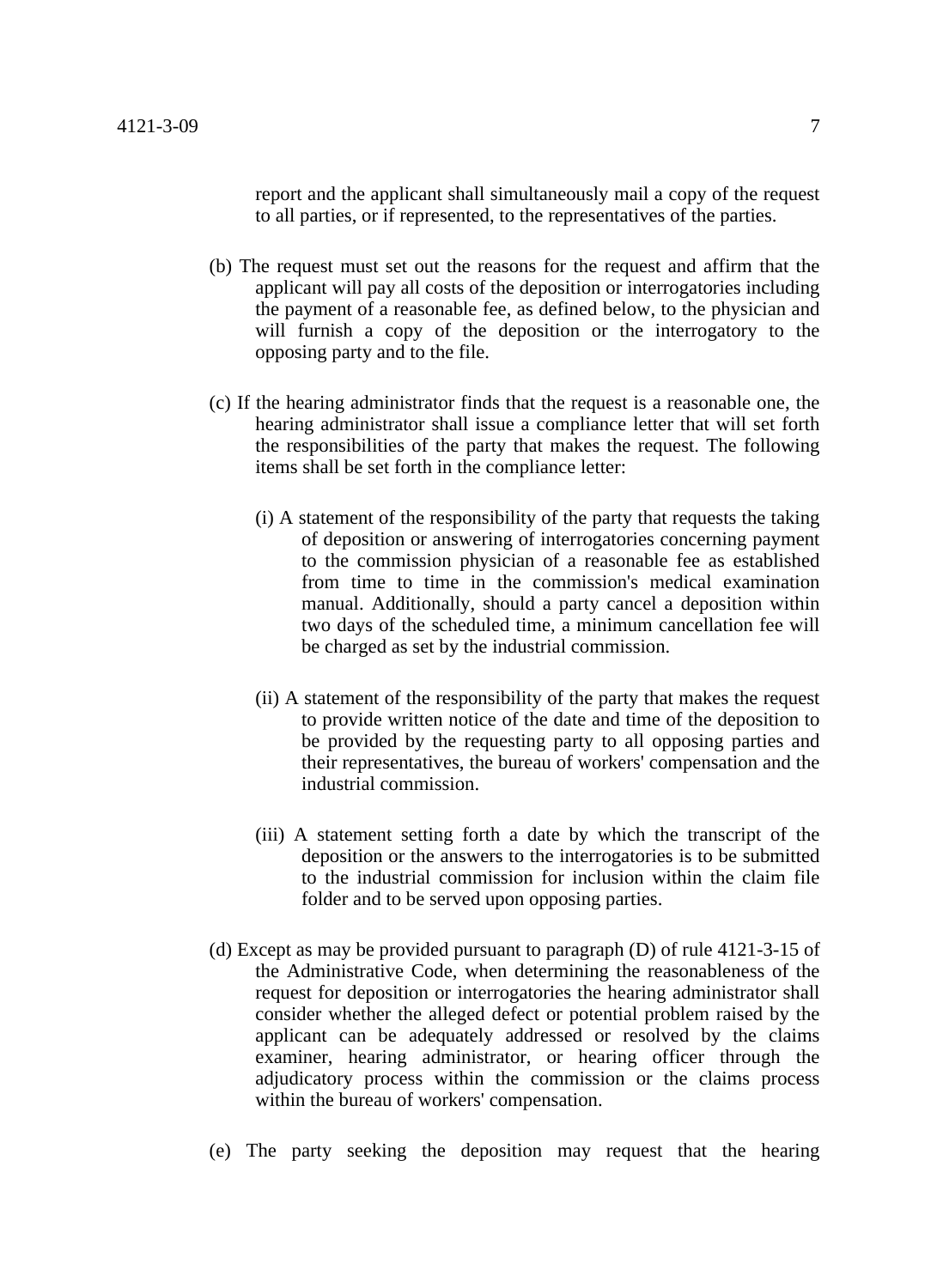administrator issue a subpoena to secure the attendance of the physician. If the hearing administrator issues a subpoena to secure the attendance of the physician, the hearing administrator shall notify the physician that is to be deposed to bring copies of existing office notes and records concerning the medical examination or medical review to the deposition.

If a witness who has been issued a subpoena fails to appear, the hearing administrator shall certify this fact to the office of the attorney general who shall take appropriate action to compel the witness to obey the subpoena.

(f) The applicant shall furnish the opposing party and the industrial commission with a copy of the deposition or the completed interrogatories. The applicant shall also furnish the industrial commission with proof of payment of the court reporter and the physician.

(B) Prehearing conferences.

- (1) At any time prior to the hearing the hearing administrator may, for good cause, hold a prehearing conference to consider matters that would tend to expedite the proceeding.
- (2) At the conclusion of a prehearing conference, the hearing administrator shall prepare a compliance letter listing the subjects considered and the agreements reached at the prehearing conference. The compliance letter shall be made part of the claim file to be reviewed by the adjudicator and also be provided to the parties in attendance at the pre-hearing conference. The parties must adhere to the provisions of the compliance letter.
- (3) A prehearing conference may be held by telephone conference call or in person, as determined by the hearing administrator.
- (C) Hearings before the industrial commission, its staff hearing officers, and the district hearing officers, and the rendering of their decision.
	- (1) Contested claims matters, disputed issues or claims, and appeals under section 4123.511 of the Revised Code shall be set for hearing before the district hearing officers, staff hearing officers or the industrial commission. Contested claim matters shall be assigned to hearing officers through a system which ensures that each hearing officer hears a representative sample of the issues under contest, dispute, or appeal. Hearing officers shall review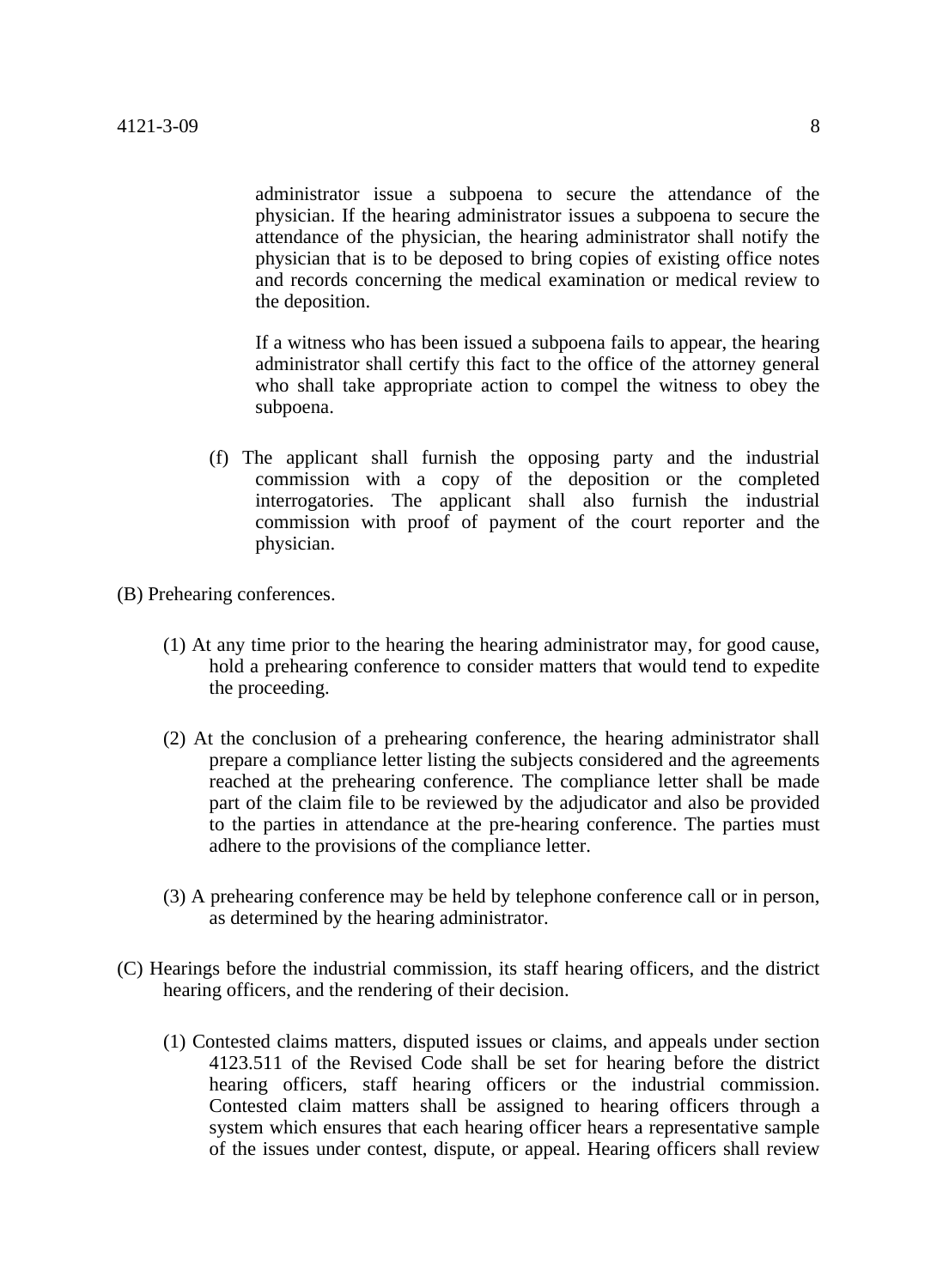all claim files prior to hearing.

- (2) Notice of the date, time and place of such hearings shall be given to the injured worker and the employer, and their respective representatives of record by mail, and to the administrator by inter-office mail, in advance of the hearing date. The mailing of the notice, unless it is an emergency hearing, shall precede the hearing date by a period of time which will reasonably afford the parties opportunity to be present and participate in the hearing. This shall not be fewer than fourteen days following the date of the mailing of the notice.
- (3) Representation of injured workers and employers before the bureau and the commission is a matter of individual free choice. This includes hearings before the designated hearing officers. The commission does not require representation nor does it prohibit it. No employee of the commission shall in any way make statements tending to limit such free choice. No one, other than an attorney at law, authorized to practice in the state of Ohio, shall be permitted to represent injured workers for a fee before the commission.
- (4) If no appearance is made at a hearing, with notice, the claim will be heard and disposed of upon the evidence on file, if such proof is sufficient for that purpose. If such evidence is insufficient, the hearing may be continued to a specific date for the attendance of the parties or for the purpose of obtaining additional evidence or for any other justifiable reason.
- (5) At hearings with notice, consideration shall be confined to the issues presented in the adjudication of the claim and the parties shall be prepared to fully present their respective positions in regard to such issues.
- (6) In claims where a hearing with notice is required, parties may waive notice of hearing in writing, or by appearance and oral motion at the hearing, if such waiver is presented in advance of the hearing.
- (7) Hearing officers of the commission and the commission itself, insofar as is practicable, may announce the decision on the issues presented in the hearing at its conclusion. Upon announcement of the decision or upon the hearing officer taking the issues under advisement, where that is required, the hearing shall be concluded.
- (8) Hearings with notice before the district hearing officers on contested claims matters, disputed issues or claims, and appeals from a decision of the administrator shall be conducted in the industrial commission service office that is closest to the injured worker's residence, unless all parties agree that the hearing is to be held in another commission service office. Hearings for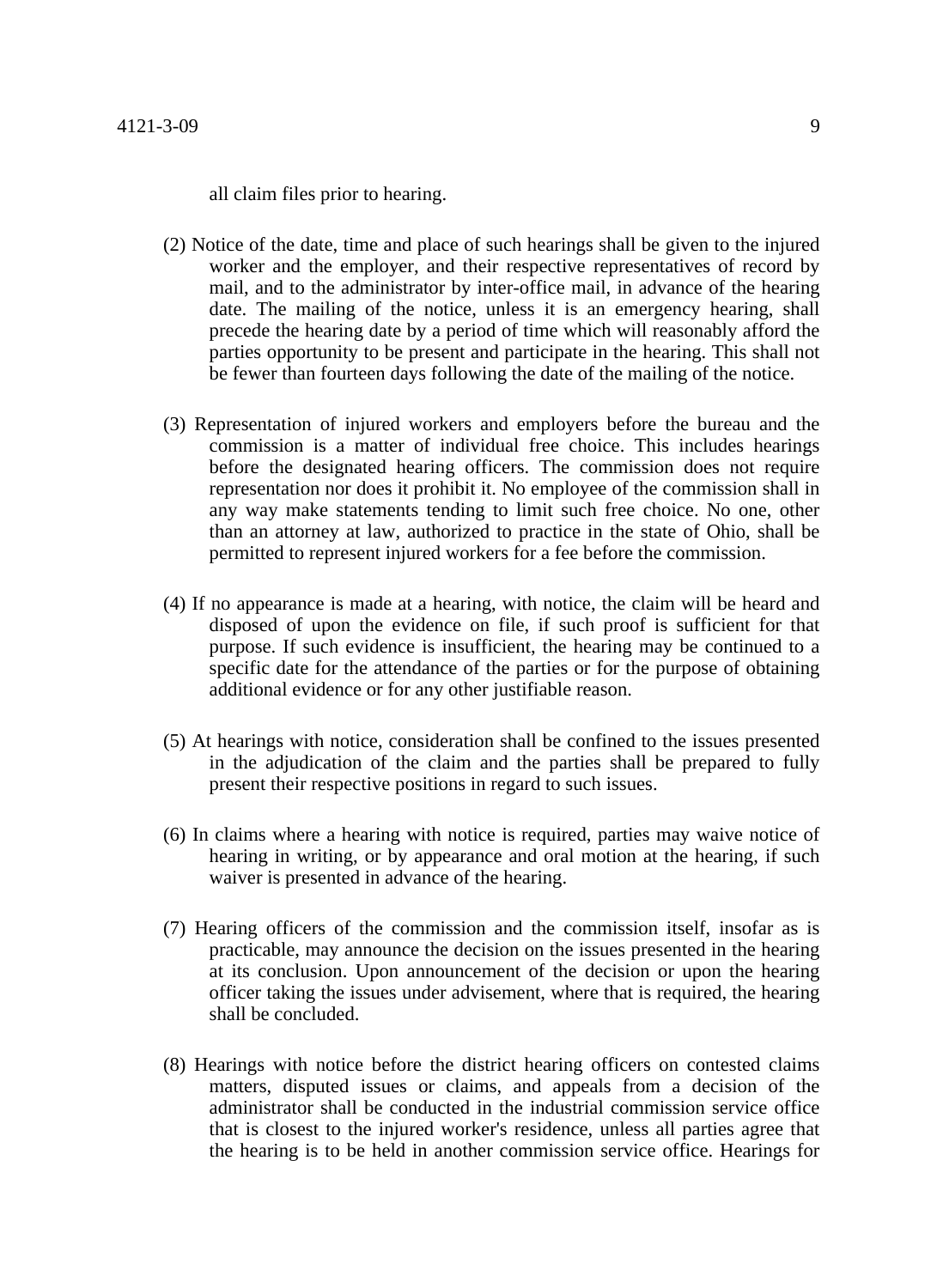out-of-state injured workers who live more than one hundred -fifty miles from an industrial commission service office will be in Columbus, unless otherwise determined by agreement of the parties. If within one hundred-fifty miles, then the hearing will be at the nearest industrial commission service office. Other hearings before the commission or its deputies, shall be at the places designated by the commission in the notices of hearing.

(9) Continuances.

(a)

- (i) Requests for continuances shall be addressed to the hearing administrator. The party that requests a continuance must state the reason for the request. The requesting party must also state that the other parties' representatives or, if there is no representative, the opposing parties, have been informed prior to filing the request with the commission that the request is being made and the reason therefore. Requests for continuances shall be in writing except in extraordinary circumstances where time does not permit a written request, and should be submitted on the "request for continuance" form available from the commission.
- (ii) In the absence of a hearing administrator, due to extended illness or vacancy, the regional manager or the regional manager's designee shall be assigned the responsibility placed on the hearing administrator for granting or denying requests for continuances.

(b)

- (i) If a representative of a party requests a continuance, the representative shall certify that the representative has informed representative's client of the time frames set forth within section 4123.511 of the Revised Code and that representative's client has agreed to waive the time frames for hearing and issuance of an order set forth in section 4123.511 of the Revised Code.
- (ii) Requests for continuance filed more than five calendar days prior to the date of hearing shall be processed by the hearing administrator, resulting in the issuance of a compliance letter either granting or denying the requested continuance based on the standard of good cause. Where a request for continuance is received within five calendar days of the scheduled hearing, the hearing administrator shall address the requested continuance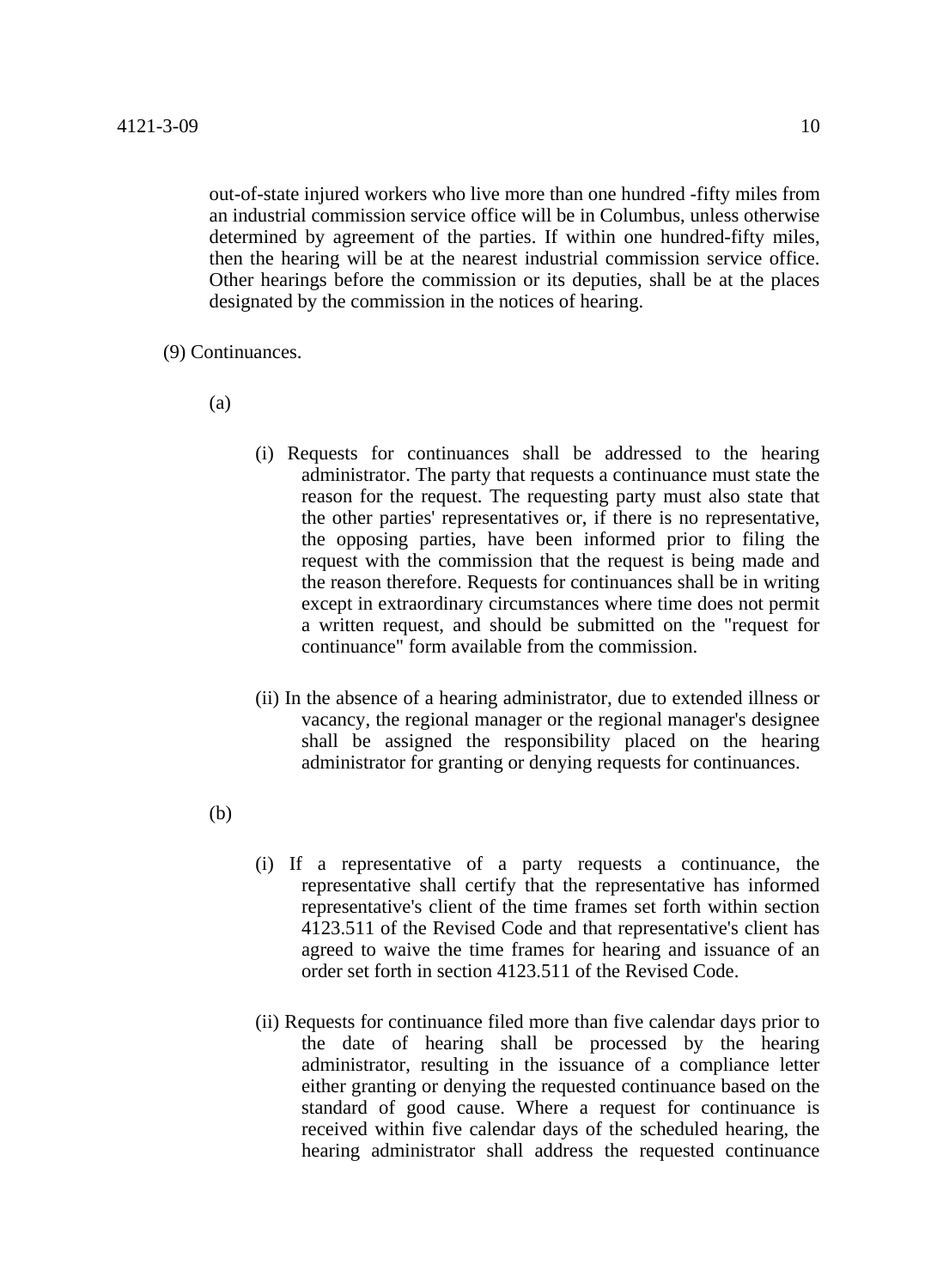based on the presence of extraordinary circumstances that could not have been foreseen by the requesting party. Where a request for continuance is granted and the parties had mutually agreed to the continuance and the parties and/or their representatives have certified that the parties have agreed to waive the time frames set forth within section 4123.511 of the Revised Code, the case will not be identified as a claim that has not met the time limits set forth within section 4123.511 of the Revised Code in the reports required to be prepared pursuant to division  $(H)(2)(a)$  of section 4121.36 of the Revised Code.

- (iii) Guidelines may be provided by the commission for hearing administrators and hearing officers in determining whether the standard of good cause, or the standard of extraordinary circumstances that could not have been foreseen, is established.
- (iv) If a request for continuance is received on the day of the scheduled hearing, the adjudicator assigned to hold the hearing shall publish an order either granting or denying the request for continuance based on the presence of extraordinary circumstances that could not have been foreseen by the requesting party. If the adjudicator determines to grant the continuance, the order shall list the party that requested the continuance and set forth the unforeseen extraordinary circumstances that justify the continuance. If a request for continuance was made through the hearing administrator, and it was found that the party making the request had not met the requisite standard to grant the request for continuance, similar reasons asserted at the hearing to justify the request will not be found to be sufficient by the adjudicator. If the adjudicator grants a request for continuance, the order shall be interlocutory in nature and is not subject to appeal. Such claims shall remain subject to the reporting provisions under division (H)(2)(a) of section 4121.36 of the Revised Code, as well as the requirement of the timely hearing and issuance of an order under section 4123.511 of the Revised Code.
- (v) If the adjudicator denies the requested continuance, the hearing shall proceed on the merits and the adjudicator shall reference in the order on the merits that the continuance was denied along with the reasons therefore.
- (c) No hearing will be continued for purposes of discovery unless the requisite standard for granting the continuance has been met and the requesting party demonstrates that it has exercised due diligence in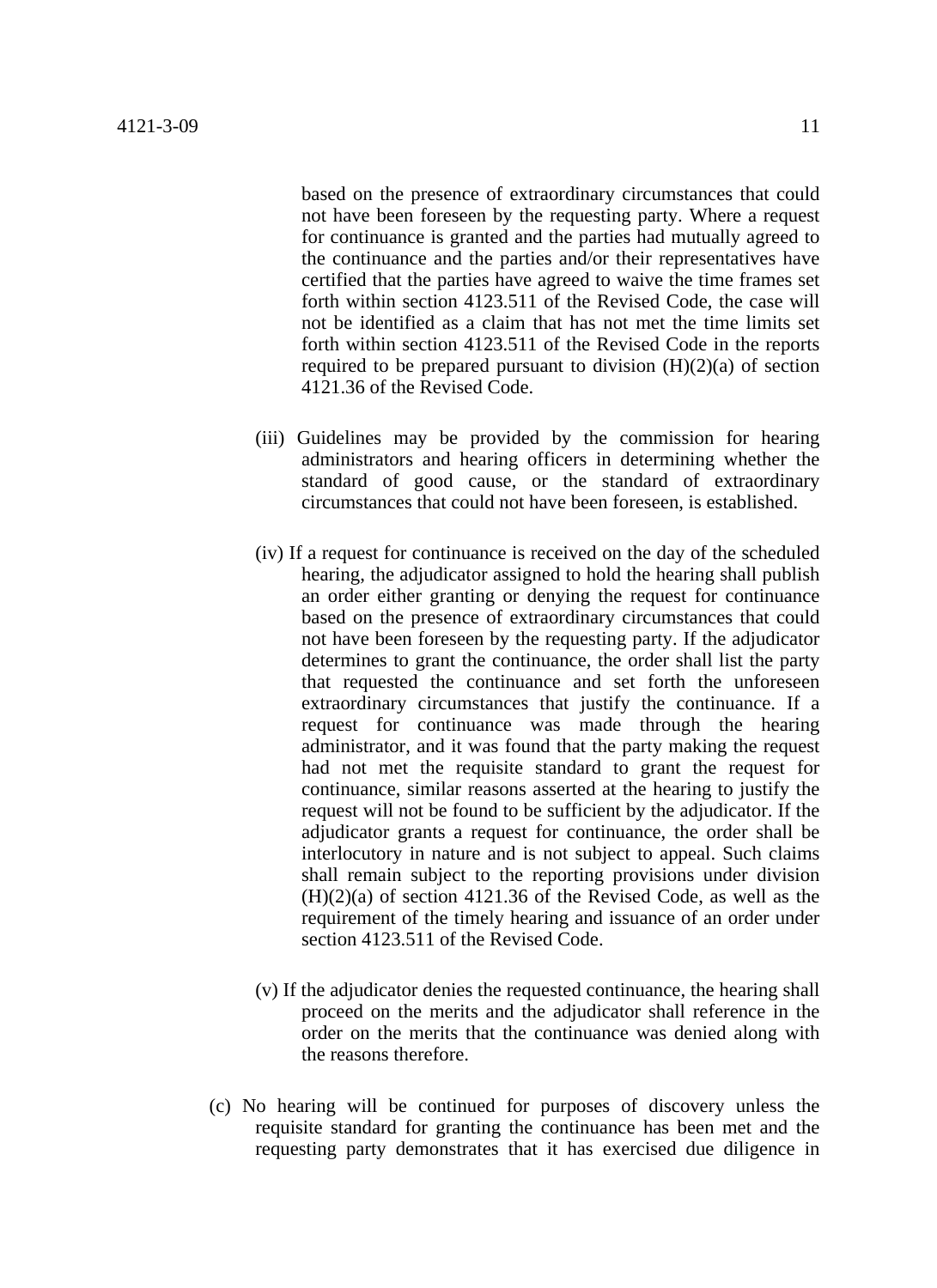attempting to complete discovery prior to hearing.

- (d) In cases where the hearing is to be scheduled before the members of the industrial commission, requests for continuances will be considered and determined by a majority of the members of the industrial commission.
- (10) All final decisions of the district hearing officers, staff hearing officers, or commission upon hearing with notice shall be reduced to writing and copies sent to the parties and to all authorized representatives of record of each party, and to the administrator. Copies of decisions shall be sent by regular U.S. mail, unless the party or the party's authorized representative has opted not to receive decisions through the mail and elected to receive decisions electronically. It will be a rebuttable presumption that copies of decisions sent by the commission under paragraph  $(C)(10)$  of this rule were sent on the mailed date listed on the record of proceedings issued by the commission, both in claims where decisions are mailed to the parties and to the party's representatives by regular U.S. mail or where the record of proceedings is sent electronically to the parties or to the authorized representatives of the parties that have elected to receive copies of decisions electronically and opted not to receive decisions by regular U.S. mail.

Written decisions, shall be signed by the adjudicator(s) who conducted the hearing. When schedules or traveling do not permit a hearing officer to sign his orders, another hearing officer will be designated to sign the order. The designated signer should ensure that the order conforms to the hearing worksheet of the hearing officer that made the decision. If a designated signer has a question regarding the contents of the order, the order must be returned to the hearing officer that made the decision prior to its publication.

- (11) All hearings before a district hearing officer, staff hearing officer and the industrial commission shall be public.
- (12) The hearing administrator, hearing officer, or industrial commission may compel the attendance or testimony of witnesses on their own motion or at the request of any party.
- (13) The assignment of a staff hearing officer or district hearing officer to a hearing shall be made by the regional manager.
- (D) Final decisions of the district hearing officer, staff hearing officer or the industrial commission shall be in writing and shall include:
	- (1) Description of the part of the body and the nature of the disability recognized in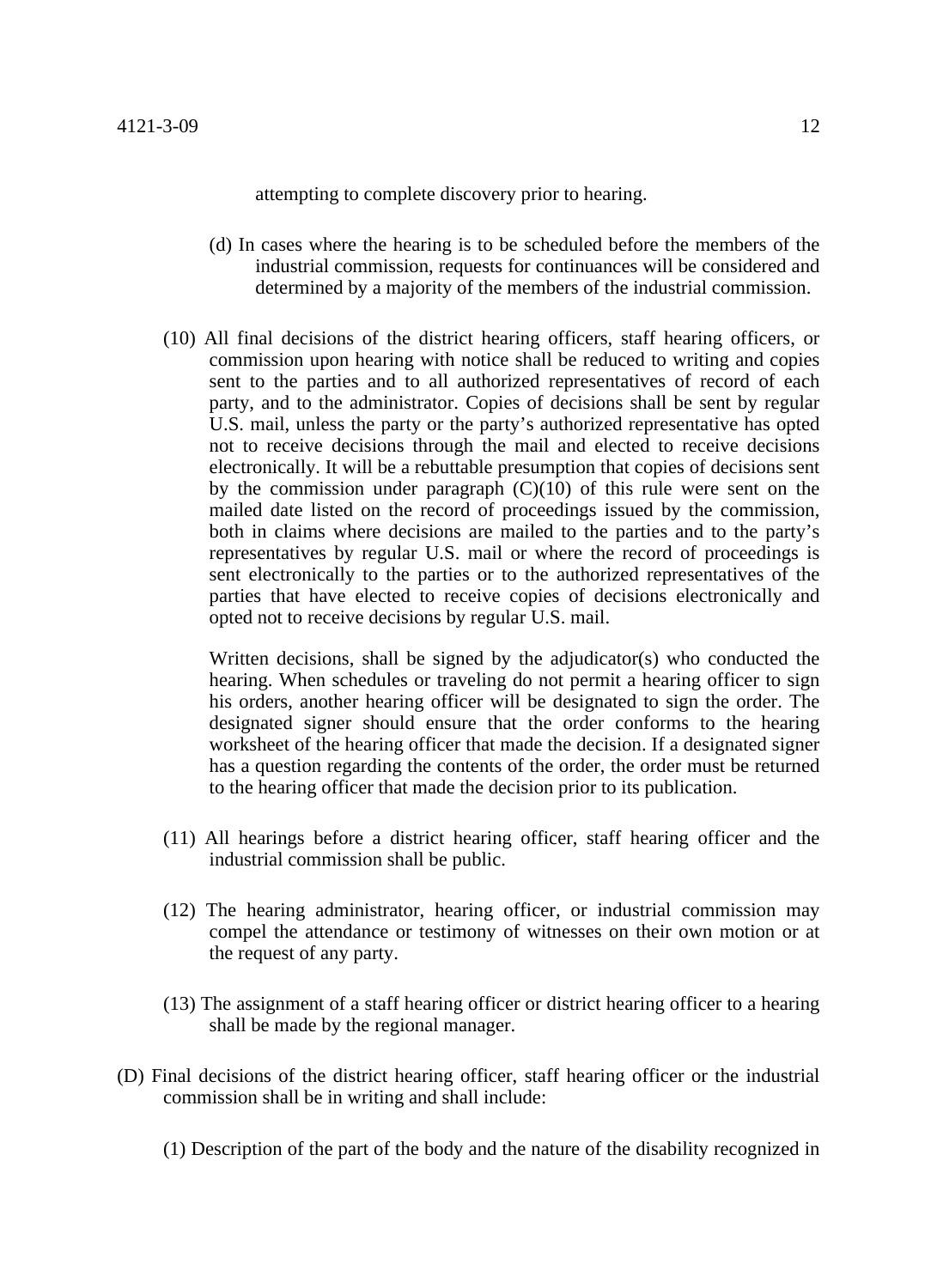the claim.

- (2) A concise statement of the order or award.
- (3) A notation as to the notice furnished and as to the appearances of the parties.
- (4) Signatures of each commissioner participating in the hearing, shall be affixed to the original order verifying each commissioner's vote.
- (5) Signatures of each hearing officer participating in the hearing shall be affixed to the original order verifying the hearing officer's vote, which will be made part of the claim file.
- (E) All matters which at the request of one of the parties or on the initiative of the administrator and any commissioner are to be expedited, shall require at least forty-eight hours notice of a public hearing and a statement of such order of the circumstances that justified such expeditious hearing.
- (F) All original memoranda, orders and decisions of the commission shall be compiled in a journal to be made available to the public with sufficient indexing to allow orderly review of documents. The journal shall indicate the vote of each commissioner.
- (G) All orders, rules, memoranda and decisions of the commission shall contain the signature of two of the three commissioners and shall state whether adopted at a meeting of the commission or by circulation to individual commissioners. Any facsimile or secretarial signature, initials of commissioners and delegated hearing officers and any printed record of "yes" and "no" vote of a district or staff hearing officer, or commission member is invalid.
- (H) Claim inquiries.
	- (1) The industrial commission shall maintain a public information section, which will be charged with the responsibility of handling claim inquiries by or on behalf of injured workers, employers and their respective representatives.
	- (2) Requests, whether in writing, in person, or by telephone, concerning the status of a claim and/or any action necessary to maintain the claim shall be directed to the public information section.
	- (3) The public information section shall promptly answer such request(s) or may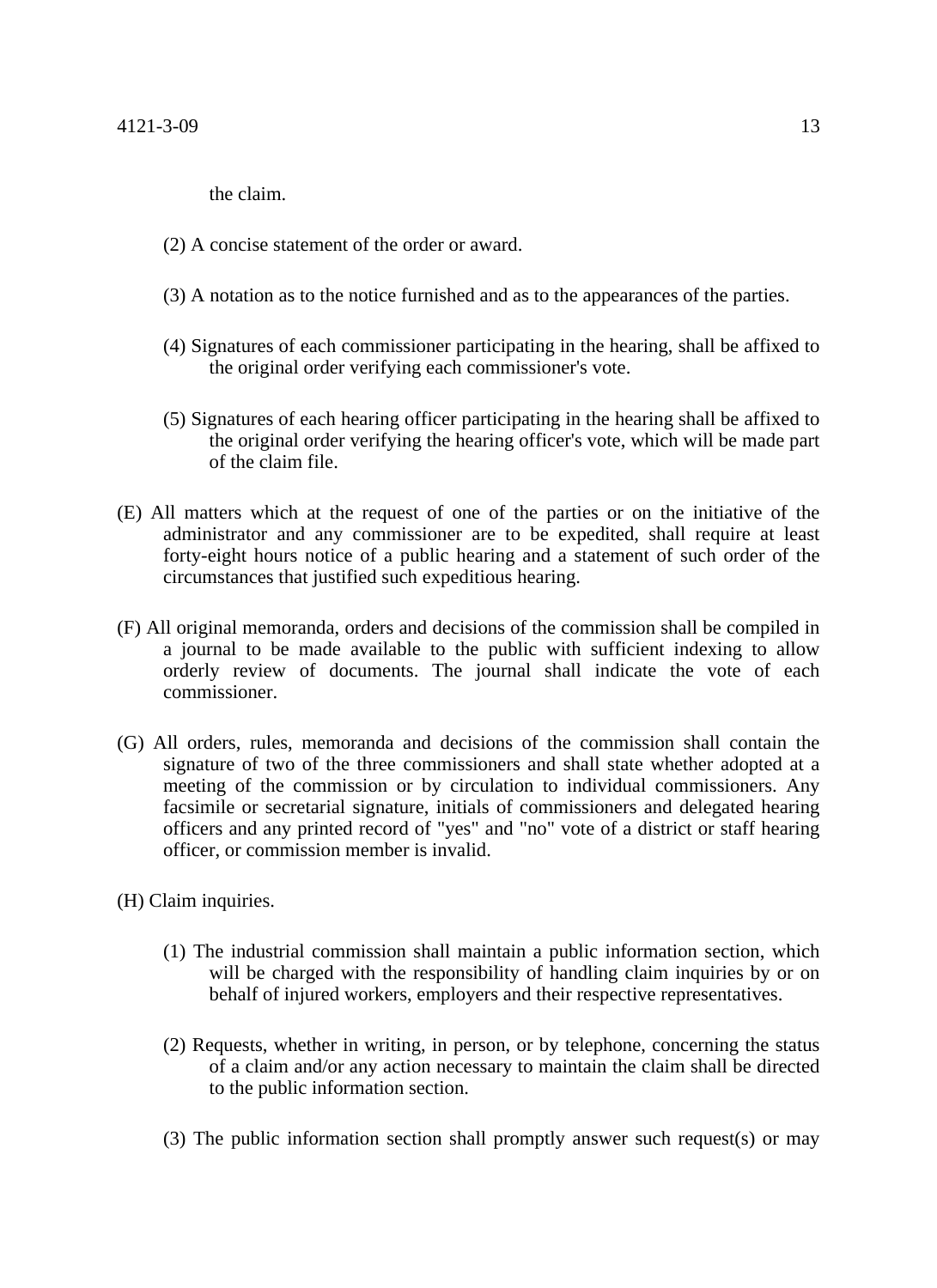refer the matter for response to the office or section before which the matter is currently pending. If the matter is so referred, the public information section shall follow-up the inquiry to ensure that it has been expeditiously answered.

- (4) Should the filing of a supplemental application, affidavit or other form(s) be necessary, it shall be forwarded by the office answering the inquiry.
- (5) The public information section shall maintain a record of all inquiries received in order that statistics be developed to indicate problem areas and to serve as a basis for appropriate measures.
- (I) Processing claims in an orderly, uniform and timely fashion.
	- (1) Each section of the industrial commission shall perform the tasks necessary to discharge its responsibilities for the processing of claims in accordance with the procedures adopted by such section and approved by the industrial commission.
	- (2) The discharge of these responsibilities, whether involving claims pertaining to state fund, self-insured or other employers shall be accomplished within the reasonable time parameters as set forth by the procedures of each section.
	- (3) It shall be the responsibility of the regional manager and hearing administrator to monitor the performance of tasks being carried on within their jurisdiction and to ensure that such assigned tasks are being performed in an orderly, uniform and timely manner, as established by the procedures of that section.
	- (4) Should it be determined that the assigned tasks were not being performed according to the adopted procedures, it shall be the responsibility of the regional manager and hearing administrator to adopt such corrective measures as may be indicated under the circumstances.
- (J) In the absence of the hearing administrator, due to extended illness or vacancy, the regional manager or the regional manager's designee shall assume the responsibilities placed on the hearing administrator by this rule.
- (K) Publication of a docket.
	- (1) The daily docket of each hearing room shall be in writing and shall be posted in the lobbies adjacent to the hearing rooms.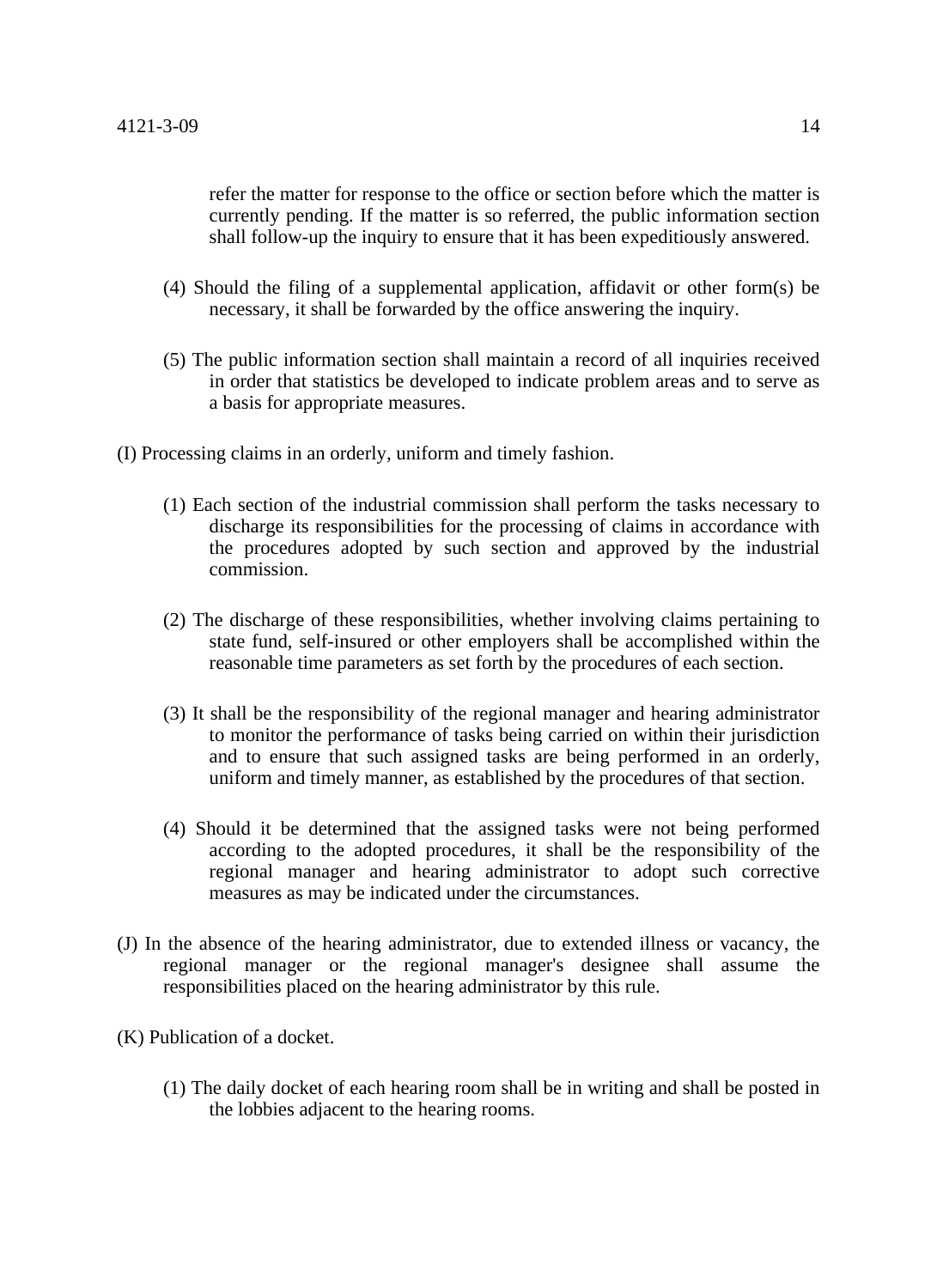- (2) The daily docket sheets shall include:
	- (a) A notation as to the type of docket that will be heard in the hearing room.
	- (b) A notation of the date, time, and place of the scheduled hearings as well as the amount of time allotted for each hearing.
	- (c) The claim number, position control number, employer's risk number, and the representatives' identification numbers.
	- (d) The names of the employer, the employer's representative(s), and the injured worker's representative(s).
	- (e) The appeal and/or description of the request for action that is set for hearing.
	- (f) Notice of the continuance or cancellation of a hearing.
- (3) The docket sheets shall not include the name of the injured worker.